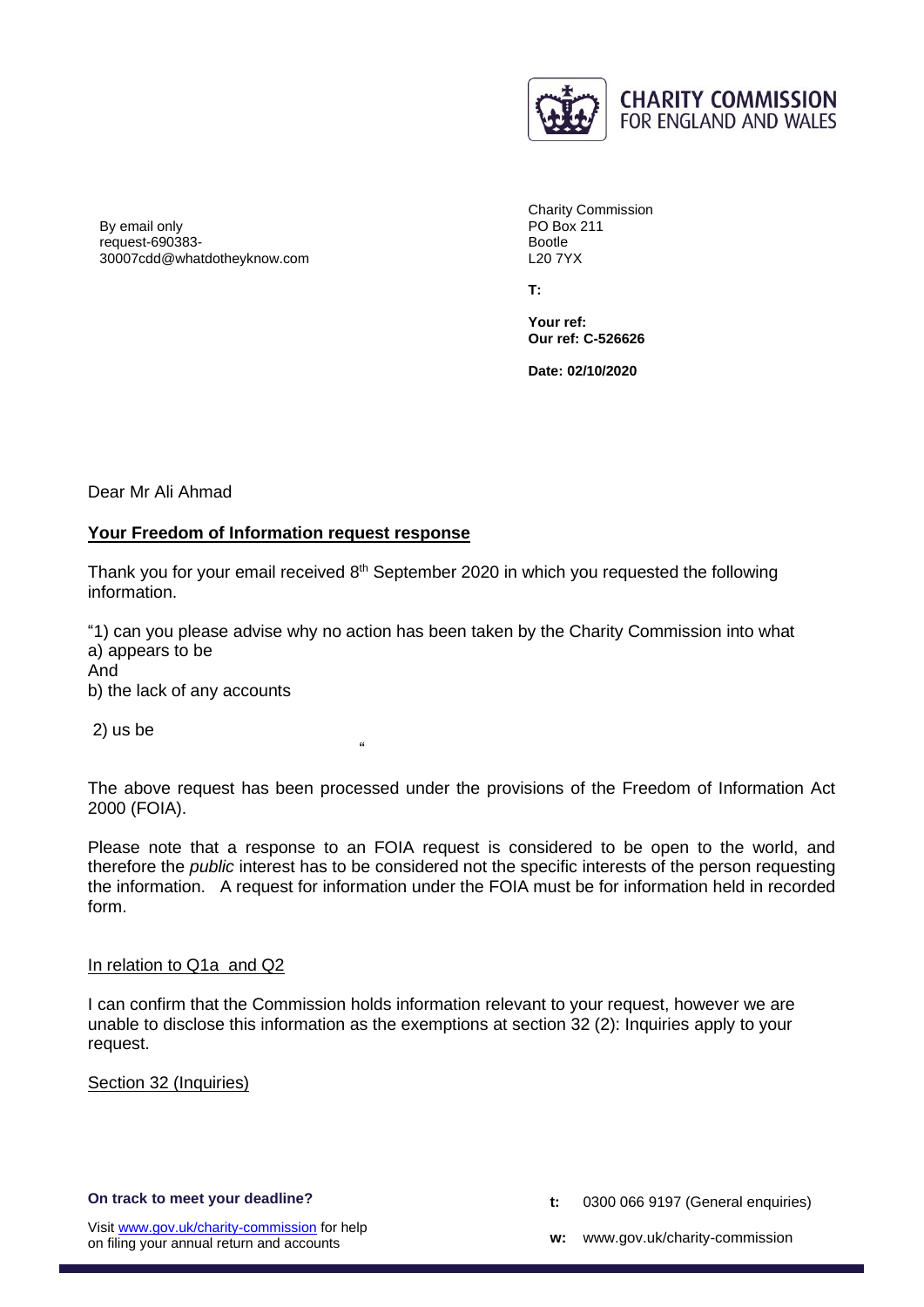Section 32(2) states that information held by a public authority is exempt information if it is held only by virtue of being contained in a) any document placed in the custody of a person conducting any inquiry or arbitration for the purposes of the inquiry or arbitration, or (b) any document created by a person conducting an inquiry or arbitration, for the purposes of the inquiry or arbitration. In this context "inquiry" means any inquiry held under any statutory provision. The Commission conducts statutory inquiries under the power set out in Section 46 of the Charities Act 2011.

## Charities Act 2011 powers

Information relating to statutory inquiry cases is subject to an absolute exemption from disclosure under FOIA by virtue of Section 32. However, the Commission has also considered whether to disclose this information by reference to its powers and duties under the Charities Act, which are informed by common-law principles.

The Commission's objectives include increasing public trust and confidence in charities and enhancing the accountability of charities to the general public (section 14). Its general functions include disseminating information in connection with the performance of its functions (section 15). In performing its functions under the Charities Act the Commission has a duty to have regard to the principles of best regulatory practice which include the principles that regulatory activities should be proportionate and transparent (section 16). The Commission has therefore considered the extent to which it is in the public interest for the information to be disclosed. Please see the Public Interest Test conducted below.

# Arguments for disclosure

- The information you have requested relates to an inquiry. The Commission recognises that there is public interest and concern in seeing that the regulator of charities is doing its job properly. As such, there are arguments that to disclose this information is in the public interest.
- In addition, the conduct of a quasi-judicial inquiry may engage the principle of open justice – that justice should be seen to be done. The open justice principle also favours disclosure.

There are, however, strong arguments in favour of withholding the information in the public interest.

## Argument for non-disclosure

• The Commission's power to conduct inquiries is set out in statute. The clear purpose of this power is for the Commission to prevent and take action against misconduct and mismanagement in charities, thereby protecting the reputation and rights of the charity and others and ensuring that charities are not abused for criminal or other illegal purposes. The disclosure of the information requested would be likely to prejudice these functions as if the details of information gathered during the course of an inquiry were routinely disclosed, charities, and other parties, would be reluctant to co-operate or enter into open and frank discussions with the Commission in the course of its work. This would affect the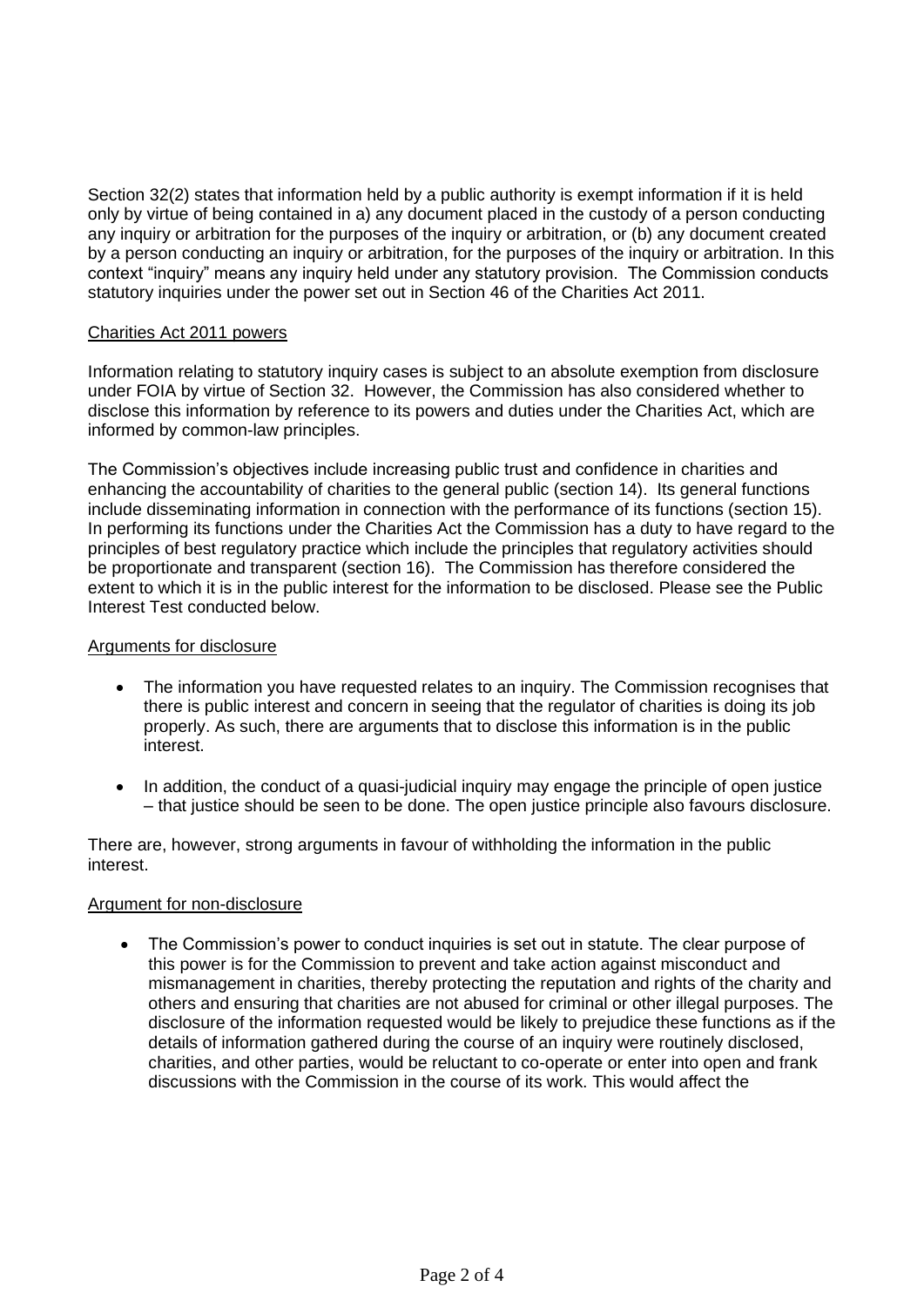Commissions ability to carry out our statutory functions as outlined at s14 and s15 of the Charities Act 2011.

### Outcome

For the reasons relating to the argument for non-disclosure the Commission considers that the greater public interest balance lies in favour of withholding this information.

#### In relation to Q1 (b)

I can confirm the Commission holds information relevant to your request, however it is exempt from disclosure under Section 22(1) of the Act.

Section 22 provides that a Public Authority can exempt information from release if it is held with the intention of future publication. In this instance The Charity Commission can confirm that the information you have requested meets these criteria.

However, Section 22 is a qualified exemption and, as such, requires the Commission to carry out a test of public interest regarding the disclosure of the information requested.

There are two qualifications to section 22; a request for information may only be refused if:

a) it is reasonable in all the circumstances that the information should be withheld from disclosure until the future date of publication (whether determined or not) or,

b) the public interest in maintaining the exemption outweighs the public interest in disclosure

The public interest in permitting Public Authorities to publish information at a time of their own choosing is important. It is a part of the effective conduct of public affairs that the publication of information is a managed activity within the reasonable control of the relevant Public Authority.

Where the decision has been taken (in principle or otherwise) to publish Public Authorities do have a reasonable entitlement to make their own arrangements to do so.

As a result of the above the Commission is satisfied that, in this instance, the argument in favour of withholding the information outweighs the argument in favour of disclosure.

Under Section 16 of the Act (the duty to advise and assist) when the Inquiry Report is concluded and published you will be able to view and download it from the Commissions website. The information you seek will be available in the report.

I would advise that the Commissions Inquiry is ongoing and the purpose of the inquiry is to :

- why the trustees failed to fully comply with the action plan issued by the commission in February 2014
- whether there has been any private benefit to trustees with regard to the operation of the charity's properties and whether any conflicts of interest have been properly managed